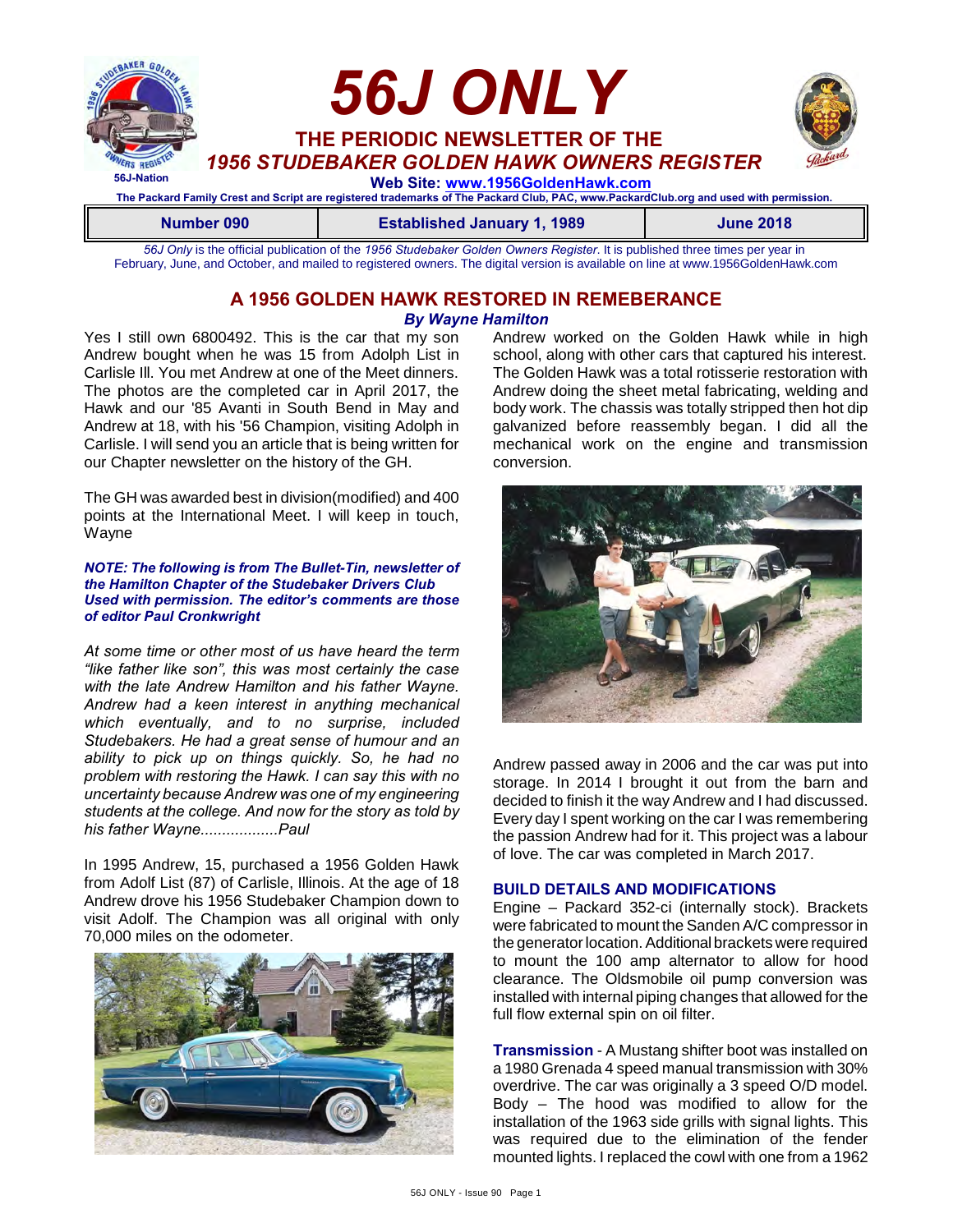Hawk along with the lower windshield chrome mouldings. Chrome upper door moldings from a 1955 hardtop were installed along with lower Crown Molding pieces from the 1957-58 hardtops. The stainless two-tone trunk trim from the 1956 coupes was installed to have a clean break for the new two-tone paint scheme.

**Interior** – The front bench seat was replaced with modified reclining bucket seats. A modified rear seat arm rest was installed between the seats. Stainless steel headliner bows from a 1962 Hawk replaced the original plastic bows. Upholstery credits go to Jim Lawrence – FBN Industries, W Virginia.

Chassis – The chassis was blasted clean then hot dipped galvanized. Turner disc brake conversion was installed. A 1962 Hawk front sway bar replaced the original bar. The Twin Traction differential is from a 1963 R2 4 speed Avanti with 4:09 gears. Jeep Cherokee 6" rims have 205-75-15 Diamond Back WW radial tires mounted with 1956 hub caps.

*Editors notes: Wayne's Golden Hawk is beautiful and a wonderful tribute to his son Andrew. There were only 4,071 Golden Hawks built in 1956, 3,472 in South Bend with the remaining 601 in the California plant. Wayne's was built in California*

Wayne and Sharon left home in the Golden Hawk and '85 Avanti last May to attend the Studebaker International Meet in South Bend. The Hawk only had 110 miles on the odometer. Wayne entered it for judging in the "modified, with a Studebaker engine division" and came home with a "best in division award" with 400 points. The trip was problem free and Wayne told me that the Hawk was a delight to drive.



### **1956 Packard 12V Mini Hi-Torque Starter 352 cid** *From Larry Michael*

I have owned my 56J for over 50 years and have had two different Autolite starters on it during that time. Both starters cranked the Packard engine over very slowly and I have heard some other owners complain of the same thing. I had one gentleman at the last South Bend SDC International Meet tell me that the Delco starters

cranked the 352cu in motor better than the Autolite versions.

On a trip last fall to one of our local Studebaker Drivers Club meeting, the old 56J starter solenoid decided it was a good time to die. Rather than replace/rebuild the solenoid, I decided to look up starter motors on eBay. I found a high torque, gear reduction light-weight starter for \$220 and decided to try it. I now have it installed and am very, very pleased with the way it cranks the engine compared to the original starter. I don't want to act as an advertiser, but the unit is made in America (Snap Rebuilders out of Salt Lake City), the eBay URL is https://www.ebay.com/itm/1955-1956-Packard-12V-Mi ni-Hi-Torque-Starter-352-cid-1107635-1107656-3594-/ 272558467449?\_trksid=p5731.m3795 They send two spacers (shims) with the unit and you must use both to have the starter motor gear retract far enough after the engine starts. I am extremely pleased with this unit. One note is that the original starter solenoid was a 4-wire design with the green wire going to the distributor. This starter uses a three-wire installation and you do not use the old green wire with the new starter.

#### *The advertised information is as follows:*



This starter has about 50% more torque and draws less amps during cranking. It weighs only 8 pounds, the original weighs about 17 pounds. This Starter has a built in Solenoid. It will hook up just like the original.

This Starter is rated at 1.2 to 1.4 kilo watts this works out to 1.9hp

This is one of the most powerful mini race starters you can install. It is a modified late model Nippon Denso Offset Gear Reduction Starter.

It is manufactured here the USA not overseas. This starter has a solid Billet housing with two mounting bolt holes the top and bottom.

This starter will also resist hot start problems this is a great upgrade. This is a quality-built unit. The aluminum mounting plate can be rotated in different locations for additional clearance if necessary.

The solenoid has all new contacts. The drive clutch has all new heavy duty springs and rollers with high temp grease designed for starter drives. The hardware is not blasted to bare metal like all the others but PLATED to resist rust.

If anyone is looking to replace a starter with one that uses less amps and cranks much faster, I would highly recommend this unit.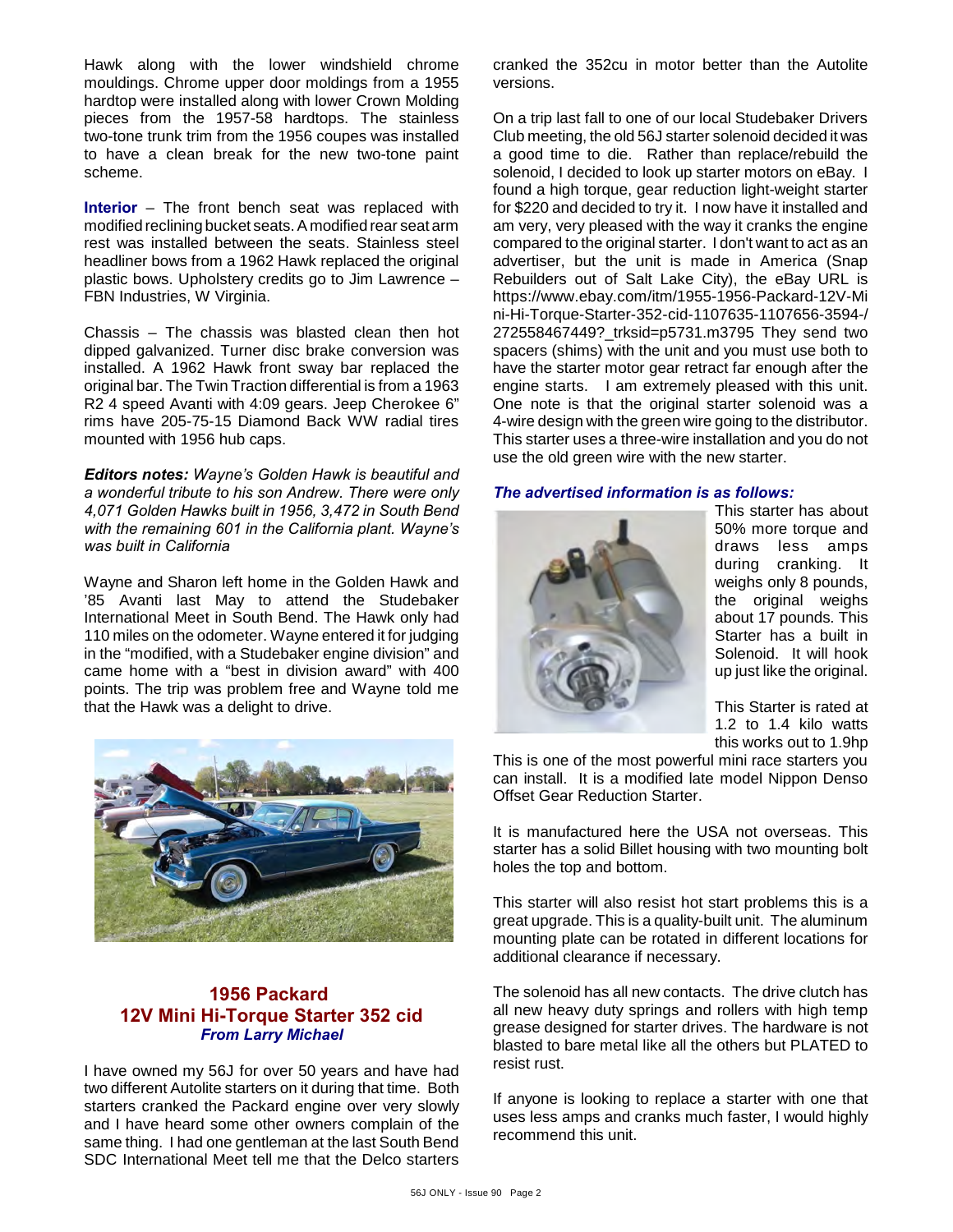**Mail Bonding**



*Letters From Our Readers.* **(Edited as required.)**

### **Howard Brown January 22, 2018**

Thanks Frank. That worked great, As usual, very interesting reading. My car (6800088) is getting very close to finally being driveable. Not restored, but running and driving. Then I'll start the cosmetic stuff.

### **Bryan Laszlo January 25, 2018**

I was wondering if you could help me in finding a Golden Hawk that was owned by my dad. I would like to find it and maybe buy it. I just don't know how to go about it. I was hoping to see if you could look it up for me. The vin number is SN 6031113, owner Edward Kann prev owner Mike Super, anything you can help me with would be great.Tthank you for your time. My name is Bryan and my number is 360-603-6055

*NOTE: This is the car that John Bernt registered in January and ran in the 2017 Mille Miglia. I sent all the information to Bryan, but despite two additional Emails, I did not receive a reply. John also contacted Bryan stating the car was for sale, but apparently nothing further developed-FJA*

### **Richard Atkinson January 30, 2018**

Perhaps you are familiar with 'Imbued with Hues' on Facebook. A lady by the name of Patty colorizes B & W photos with great skill. There is another lady, Olga, from Russia, who is equally adept... and patient at achieving tremendous results.

A couple of weeks ago, I saw a post on Facebook (FB) in which someone loaded a B & W of the 1956 Chicago Motor Show and center stage was the '56 Golden Hawk. Patty has posted numerous photos of De Soto's and all manner of other car brands. In fact last year she offered to *colorize* a 56 Golden Hawk photo if I were able to provide her with one.

Having saved the photo from a couple of week's ago, I contacted Patty via FB and explained I saved the photo, explaining how I'd come by the image and I didn't claim copyright, nor was anyone else on FB. In fairness Patty colorizes the photo as a hobby, so she doesn't seek financial gain, but rather to share the results of time and patience.

A little less than two days ago, I came across a post of FB in which Patty had loaded the B & W photo, fully colorized in all its glory. You may have seen this photo as it seems to be doing the rounds and certainly getting plenty of positive comments.

I've attached the photo in case you'd not seen it previously.



#### **Ellen Glass February 02, 2018**

**NOTE: Joe Thompson asked about the shift quadrant. The late Bill Glass had some of these made by the Shrock Brothers years ago, so I contacted Ellen to see if she might be able to help Joe.**

Since I moved from the house this past June into a co-op apartment, I have had many boxes placed in storage. There is a good chance that I have one or two and I will contact Joe this week end and speak with him. It may take me a week or two (I was pretty good at labeling the boxes and bins).

I do believe that Bill had the indicators made by Shrock. Unfortunately, the last time I saw Dave and Tom was last March at York (which is no more). I will also try to reach out to them in the next week as well. Those indicators were really well done.

I have the Hawk from Hell garaged near where I use to live and not far from where I am now. I pay rent for her to be there but I just cannot give her up.

My 5 year old grandson is anxious to drive in grandpa's car: Our daughter actually learned how to drive in her. I won't be able to take her out until the snow has melted and the roads are clear of salt.

#### **Chris Mizzi March 7, 2018**

I took 2nd in the restored class at this year's Detroit Autorama. Thanks for your help along the way.

The 66th annual Detroit Autorama took place March 2nd though 4th. It is billed as America's greatest hot rod show, and is the home of the Ridler award, which is the most prestigious prize for custom cars.



The Autorama does not just consist of customs however. There are several different classes of restored and survivor cars as well. Almost 200,000 people attended the show over the course of the weekend.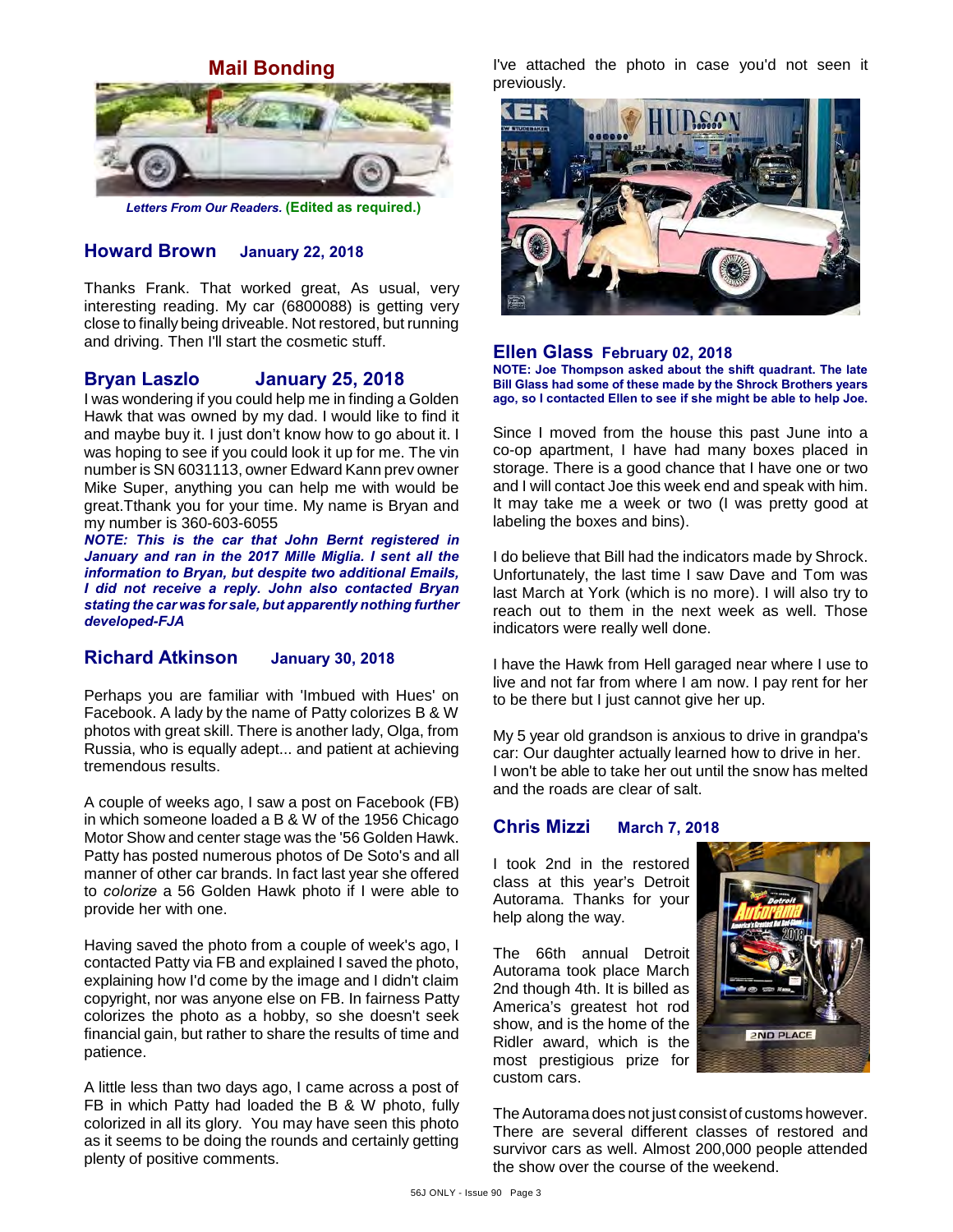

My 56 Golden Hawk took 2nd place in the restored class. I was surprised how many people stopped to talk about the car and Studebakers in general. I even met a gentleman who told me he bought a 56 J new! Several people thought all Golden Hawks came with the supercharged 289. It was a lot of fun discussing the car and being a part of a very fine show. I would recommend it to anybody who appreciates automobiles of any genre.



### **Tony Shank March 13, 2018**

Yes, I got the info and can not be more happy. I have a question, on the info sheet the car was originally delivered to Darby, PA.. Darby and Collingdale are the same town, just different areas in the same town. That means this car after 62 years is back in the same town it was sold, that does not happen often

*Note:Bob Johnstone's web site has a listing of many Studebaker dealers. The following were listed in Darby or Upper Darby. Maybe Tony's car was delivered to one of them.* <http://www.studebaker-info.org/>

- Bertolett Packard Co., Upper Darby, PA
- Burdumy Studebaker, 228 S. 69th St. Upper Darby, PA (C 1962)
- Stout's Studebaker, 228 So. 69th St. Upper Darby, PA (C 1950)
- Whitlock Motors, Inc., Chester Pike & Pine St. Darby PA (C 1952)

**Here We Grow Again**

#### *If you move, please remember me when you send your change of address information.*

- 665 Ian Myers SN 6031770 Valeyfield QC Prev Owner Wayne Hamilton
- 666 Randy Bohannon SN 6800251 Prev Owner Joe Udvare
- 667 Kenneth Styer SN 6032229 Pottstown PA Prev Owner William Bradford
- 668 Tony Shank SN 6030887\* Collingdale PA Prev Owner Mark D'Onofrio
- 669 John Goff SN 6800101 Conifer Co Prev Owner Ken Kidwell
- 670 Allen Bennett SN 6032883 Yakima WA Prev Owner John Fulkerson
- 671 Leon S. Cohen SN 6800052 Roseville CA Prev Owner Andrew Maas
- 672 Gary Walajtys SN 6030988 Greenville SC Prev Owner Billy Greene
- 673 David Smith SN 6033257<br>Las Cruces NM Prev Owner Prev Owner Jim Freed
- 674 Jim Anderson SN 6800183 Dundas ON Prev Owner Ray Martin
- 675 Matt Opack SN 6032586\* Duluth MN Prev Owner Unknown
- 676 Tom Gallagher SN 6031974 6031488\* South Amherst OH Prev Owner Unknown

\* = New SN (Not previously registered or reported) *NOTICE: In lieu of dues, and to help keep my records correct, registration forms are mailed to owners who haven't been heard from for four years. If you receive one, complete and mail it at once or you will be dropped from the mailing list.*

## **The** *"J"* **Account**

*1956 Golden Hawks Registered/Reported/Scrapped*

| 240                                                                                                       | <b>Registered Owners</b>                   |  |
|-----------------------------------------------------------------------------------------------------------|--------------------------------------------|--|
| 308                                                                                                       | Cars Registered (include parts cars)       |  |
| 324                                                                                                       | *Cars Reported But Not Registered by Owner |  |
| 632                                                                                                       | <b>Total Cars Registered plus Reported</b> |  |
| 46 Additional Cars Reported as Scrapped                                                                   |                                            |  |
| * Includes cars previously registered but dropped<br>afterwards, due to 4 year non-response by the owner. |                                            |  |

•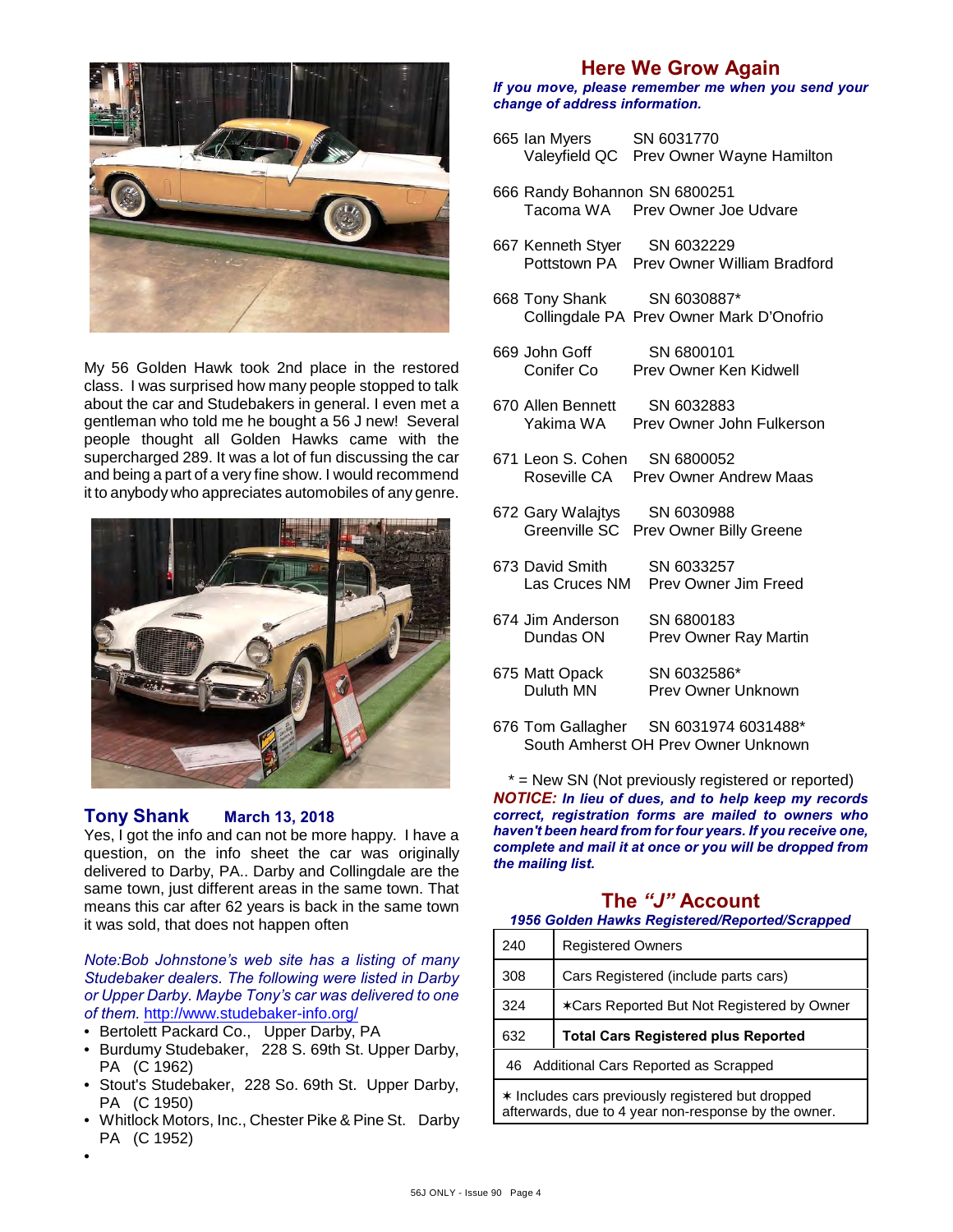## **Administrative "Assistance"**

**Special notes and recurring items.** °**EMAIL CLUTTER**: **I easily get 100s of messages a day, most of which are useless and interfere with the more important items. Please do not send forwarded mail to me. I just can't read it all. This includes anything not 56J related, especially jokes, E-cards, political and religious messages. Believe me, if you send it, I'll get it from 10 others also. Far too much aggravation for me!!!**

°**Studebaker Drivers Club (SDC):** Although we are not officially connected with SDC, they have always been in our corner. I am a life member and would urge every 56J owner to join. It is a great organization and at least two of its Presidents have owned a 56J.

°**56JONLY Message Forum** Started by owner Scott Reid in July, 2002 for owners and fans to exchange information. Click on *56JONLY Message Forum* on our home page.

**NOTICE:** *If you want to contact me to include something in the newsletter, you must send it to me directly. You can do so through the 56SGHOR web site. NEVER write me at the Yahoo address. Scan the QR Code with your mobile device.* 



°**56J ONLY, Electronic Version** of the newsletter is in color, and undamaged in transit. If you would like to receive it electronically, *and save me a buck*, let me know and send me your Email address. I will send you a notice when the latest version is posted on the web site. You can read it, download it, and/or print it at your leisure. If you are not able to view it on the web site, let me know and I'll send it as an attachment. Anyone with an Email address on file with me, will automatically receive the newsletter electronically. **Let me know if you prefer to receive it by mail**. The mangling, ripping, and stains are free.

# *Want Ads*

Due to the dramatic increase in printing costs, Want ads are no longer printed in the newsletter. Want Ads are posted on our web site at:

[www.1956GoldenHawk.com](http://www.1956GoldenHawk.com) (Click on Want Ads)

Also check out our sister site at:

[www.StudebakerVendors.com](http://www.StudebakerVendors.com) With links to over 150 vendors doing business on-line. If you don't know how to access the Internet *ask one of your grand kids for help!*

#### **New Ads Since the last issue:**

**For sale-** 1956 Golden Hawk The engine is sound & runs good, the transmission operates smoothly with no leaks. I am the 2nd owner of the car and have even kept a lot of maintenance records from the 60's. I used to drive the car on occasion up to about 5 years ago and is now stored safely. The floor boards & trunk panels are in excellent/near like new condition. The interior, glass, & chrome are all original and in excellent shape. Brake system was all replaced some years ago, but may need attention after long storage. The exhaust system needs replacement. The only sheet metal repair needed would be the usual rust area on the front fenders. They were cosmetically done some years ago along with a re-paint in those areas. Matt Opack Email: opackjr@gmail.com 4234 Turner Road Duluth, MN 55803 Cell: 218-348-4234 (05-2018)

### **56J Club Items** *All Proceeds Help Maintain the Register Some Items are free to view or download on our web site or can also be ordered on-line*

**Complete Package Flash Drive**. 1956 GH Restorers Guide Video plus 1956 GH Parts Catalog, 1956 GH Authenticity Guide (New version), 1956 Owners Manual, 1956 Accessories Catalog, Borg Warner Overdrive Manual, 1955-58 Chassis Parts Manual,



1953-58 Body Parts Manual, 1956-57 Shop Manual, 1958 Shop Manual Supplement, *56J Only* Newsletter back issues, 1956 GH Production Orders. \$25.00

#### **1956 Studebaker Passenger Car Manuals on**

**Disc.** 1956 GH Parts Catalog, 1956 GH Authenticity Guide (New version), 1956 Owners Manual, 1956 Accessories Catalog, Overdrive Manual, 1955-58 Chassis Parts Manual, 1953-58 Body Parts Manual, 1956-57 Shop Manual, 1958 Shop Manual Supplement,



*56J Only* Newsletter back issues, 1956 GH Production Orders. *(Same as the Flash Drive, without the Restorers Guide Video.)*

**1956 Golden Hawk Restorers Guide on DVD** Contains a video version of the Authenticity Guide with many new items discussed. *( Video is Included on the Flash Drive)* **\$20.00**



**1956 Studebaker Golden Hawk Parts Catalog.** Printed version, 320 pages. Includes specifications, part numbers, illustrations, indexes, utility items, and accessory codes, and a list of service bulletins. Formatted just like the regular Studebaker Parts Catalogs (add \$25.00 foreign S/H).

#### **1956 Studebaker Golden Hawk**

**Authenticity Guide.** (Original 1996 version) Documents most of the quirks with 30 color photos and all decals shown. Divided into sections covering the engine, exterior, interior, trunk, paint and accessories (add \$16.00 foreign S/H)





\$30.00

| <b>Decals-Tags-</b>                     |        |
|-----------------------------------------|--------|
| Oil Filler Cap, blue/buff               | \$3.00 |
| Oil Bath, yellow/black                  | \$4.00 |
| Seat Belt, red/black/white (need 2) ea. | \$3.00 |
| Generator Field Terminal Tag, red       | \$1.50 |
| Tachometer Sending Unit Tag, red        | \$3.00 |
| <b>Make Checks Payable to</b>           |        |
| <b>Frank Ambrogio.</b>                  |        |

**Owners Roster** send Email or SASE (Registered owners only)



*Scan the QR Code with your mobile device to go to our web site.*